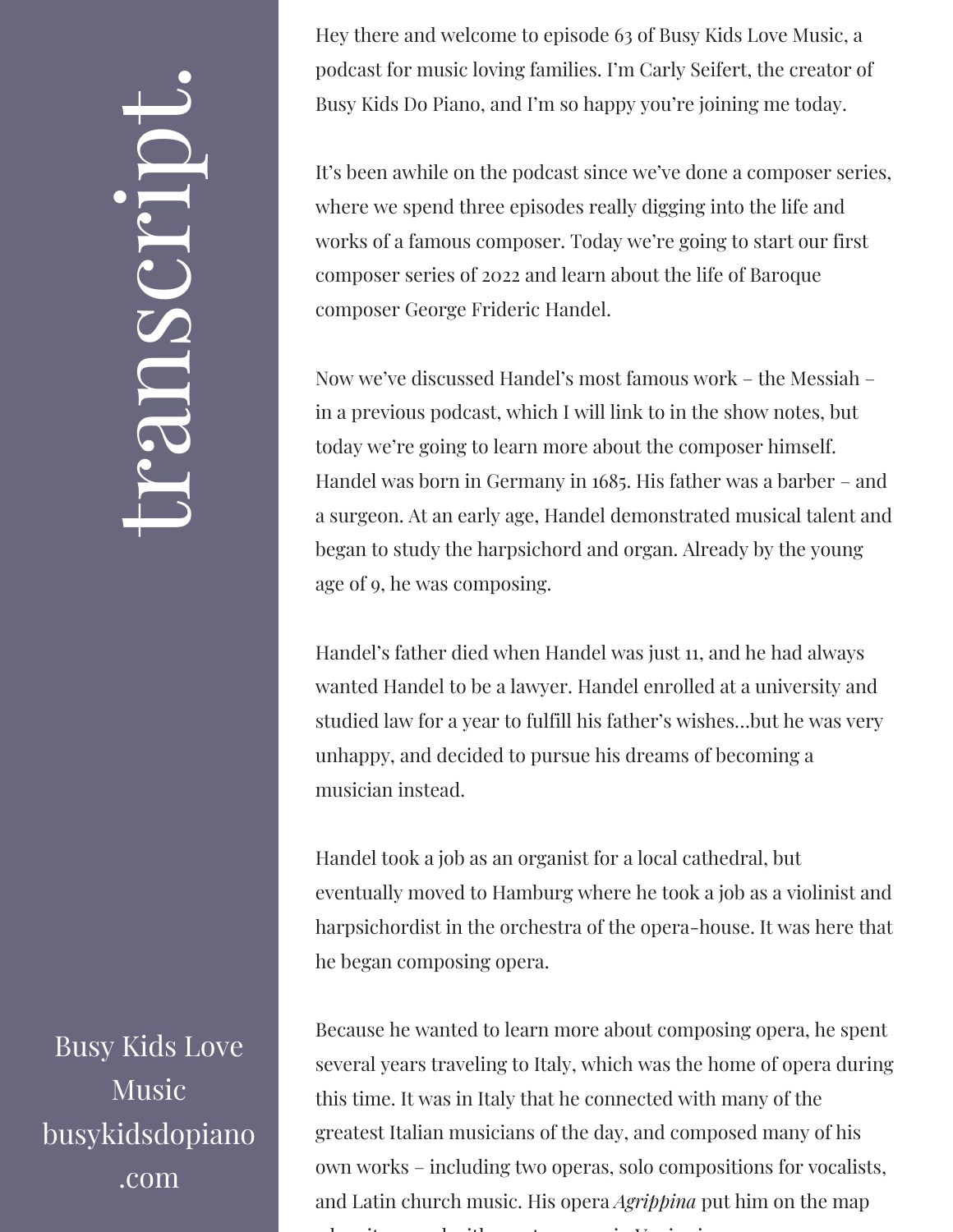## $\leftarrow$ ra<br>S n $\boldsymbol{C}$  $\bigcup$ r $\bullet$   $\overline{\phantom{1}}$  $\boxed{\phantom{1}}$  $\overline{\phantom{a}}$  $\bullet$

Busy Kids Love Music busykidsdopiano .com

when it opened with great success in Venice in 1710.

Handel's mastery of composing in the Italian opera style made him famous throughout Europe, and he was appointed Kapellmeister – or music director – the elector of Hanover, who was to eventually become King George I of England.

The elector gave Handel leave to travel to England and premiere his operas there. He impressed Queen Anne, who gave him an annual allowance. Upon Queen Anne's death, the elector George Louis became King George of England, doubling Handel's salary as he now became the director of music for the king!

In 1727, Handel became a British subject, or citizen, which enabled him to be appointed a composer of the Chapel Royal, allowing him to continue to compose many works. He continued to compose many operas until 1741, when opera began to lose much of its popularity in England. The English didn't like being entertained in an unintelligible language sung by artists of whose morals they disapproved. Oratorio became increasingly popular. We've talked about oratorios on the podcast in several episodes – but they are just large musical works for solo voices, a choir and the orchestra, that typically dramatize a story from the Bible. It was during this time that Handel composed his greatest oratorio, Messiah. This was a smart business move – Handel would have lost his audience in England who would have turned away in moral outrage from the Italian opera, but were quite open to listening to a moral tale from the Bible. Towards the end of his life, Handel began to experience trouble with his vision, and died in 1759 at the age of 74. He is buried in Poets' Corner of Westminster Abbey.

As I mentioned before, Handel composed during the Baroque period of music. Handel and Johann Sebastian Bach are typically considered to be the greatest composers of the Baroque era. Much of Handel's music was written for vocalists – both for choruses and for soloists. His compositions include 42 operas, 25 oratorios, more than 120 cantatas, trios and duets, and numerous arias, odes, sonatas and organ concertos.